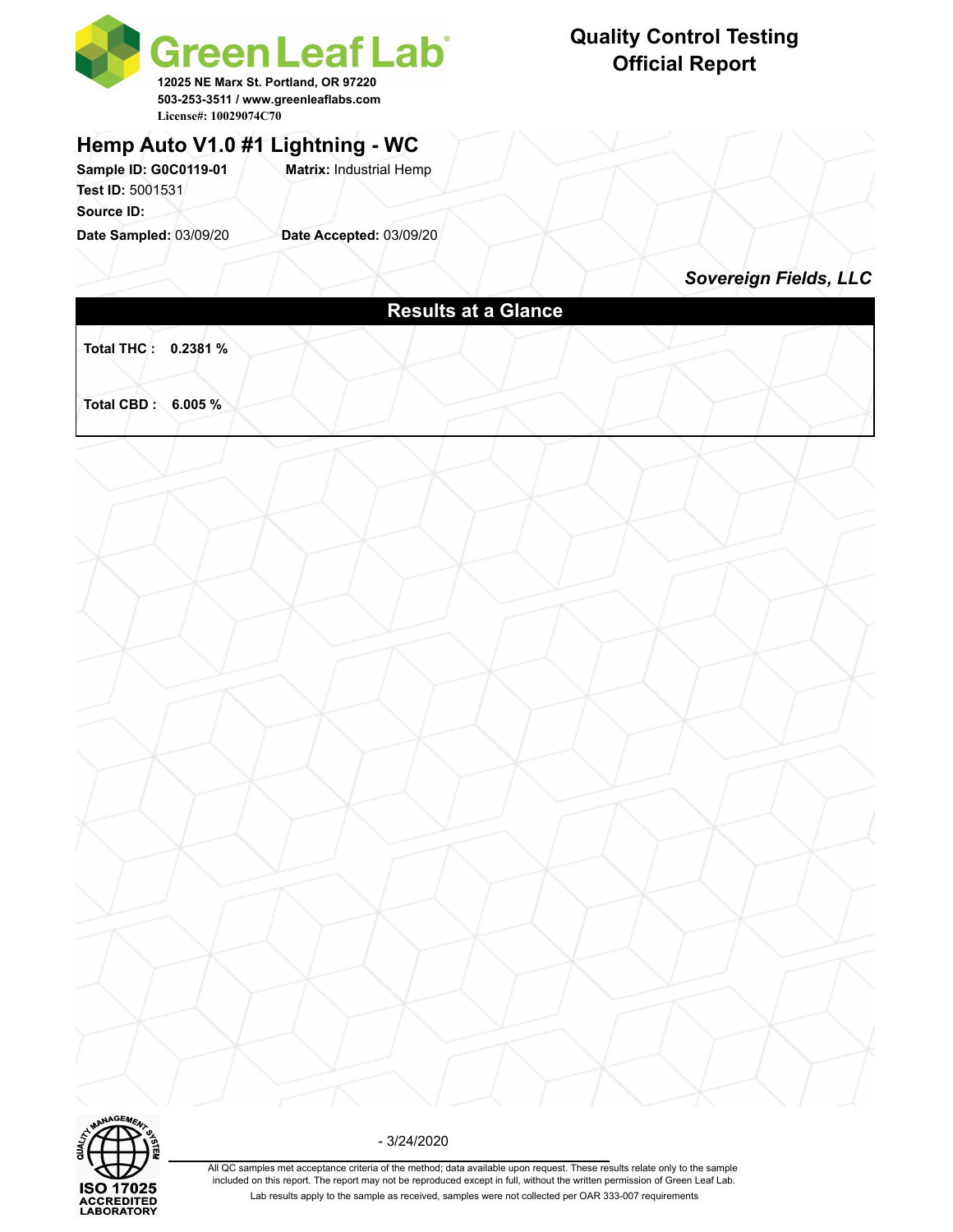

# **Quality Control Testing Official Report**

### **Hemp Auto V1.0 #1 Lightning - WC**

Sample ID: G0C0119-01 **Matrix: Industrial Hemp Test ID:** 5001531 **Source ID:** 

**Date Sampled:** 03/09/20 **Date Accepted:** 03/09/20

### *Sovereign Fields, LLC*

|                      |              |                |         | <b>Potency Analysis</b>  |                                                           |
|----------------------|--------------|----------------|---------|--------------------------|-----------------------------------------------------------|
| Date/Time Extracted: |              | 03/10/20 11:05 |         | Analysis Method/SOP: 215 | <b>Batch Identification: 2011025</b>                      |
| Cannabinoids         | $LOQ$ $(\%)$ | % by Wt.       | mg/g    |                          | <b>Cannabinoids Profile</b>                               |
| <b>Total THC</b>     | 0.009080     | 0.2381         | 2.381   |                          |                                                           |
| Total CBD            | 0.008300     | 6.005          | 60.05   |                          | 0.3                                                       |
| <b>THCA</b>          | 0.002920     | 0.2434         | 2.434   |                          | <u>-00810</u><br>$-0.2$                                   |
| delta 9-THC          | 0.009080     | 0.02470        | 0.247   |                          | 0.0                                                       |
| <b>THCV</b>          | 0.005055     | $<$ LOQ        | $<$ LOQ |                          | 0.4                                                       |
| <b>THCVA</b>         | 0.001885     | $<$ LOQ        | $<$ LOQ |                          |                                                           |
| <b>CBD</b>           | 0.006220     | 0.3345         | 3.345   |                          |                                                           |
| <b>CBDA</b>          | 0.008300     | 6.465          | 64.65   |                          |                                                           |
| <b>CBDV</b>          | 0.005000     | $<$ LOQ        | < LOQ   |                          |                                                           |
| <b>CBDVA</b>         | 0.001640     | 0.01923        | 0.1923  |                          | <b>THCA</b><br>0.2                                        |
| <b>CBN</b>           | 0.002990     | $<$ LOQ        | $<$ LOQ |                          | delta 9-THC<br>0.0<br><b>CBGA</b><br>0.4                  |
| <b>CBG</b>           | 7.900E-4     | 0.01055        | 0.1055  |                          | <b>CBDA</b><br>6.5                                        |
| <b>CBGA</b>          | 7.900E-4     | 0.4016         | 4.016   |                          | <b>CBD</b><br>0.3<br><b>CBG</b><br>0.0                    |
| <b>CBC</b>           | 0.008965     | 0.07224        | 0.7224  | 6.5                      | <b>CBC</b><br>0.1<br><b>CBDVA</b><br>0.0<br>Total:<br>7.6 |

Total THC = delta  $9$ -THC + (THCA  $*$  0.877) Total CBD =  $CBD + (CBDA * 0.877)$ LOQ=Limit of Quantification, the lowest measurable concentration of an analyte.



- 3/24/2020

All QC samples met acceptance criteria of the method; data available upon request. These results relate only to the sample included on this report. The report may not be reproduced except in full, without the written permission of Green Leaf Lab. Lab results apply to the sample as received, samples were not collected per OAR 333-007 requirements